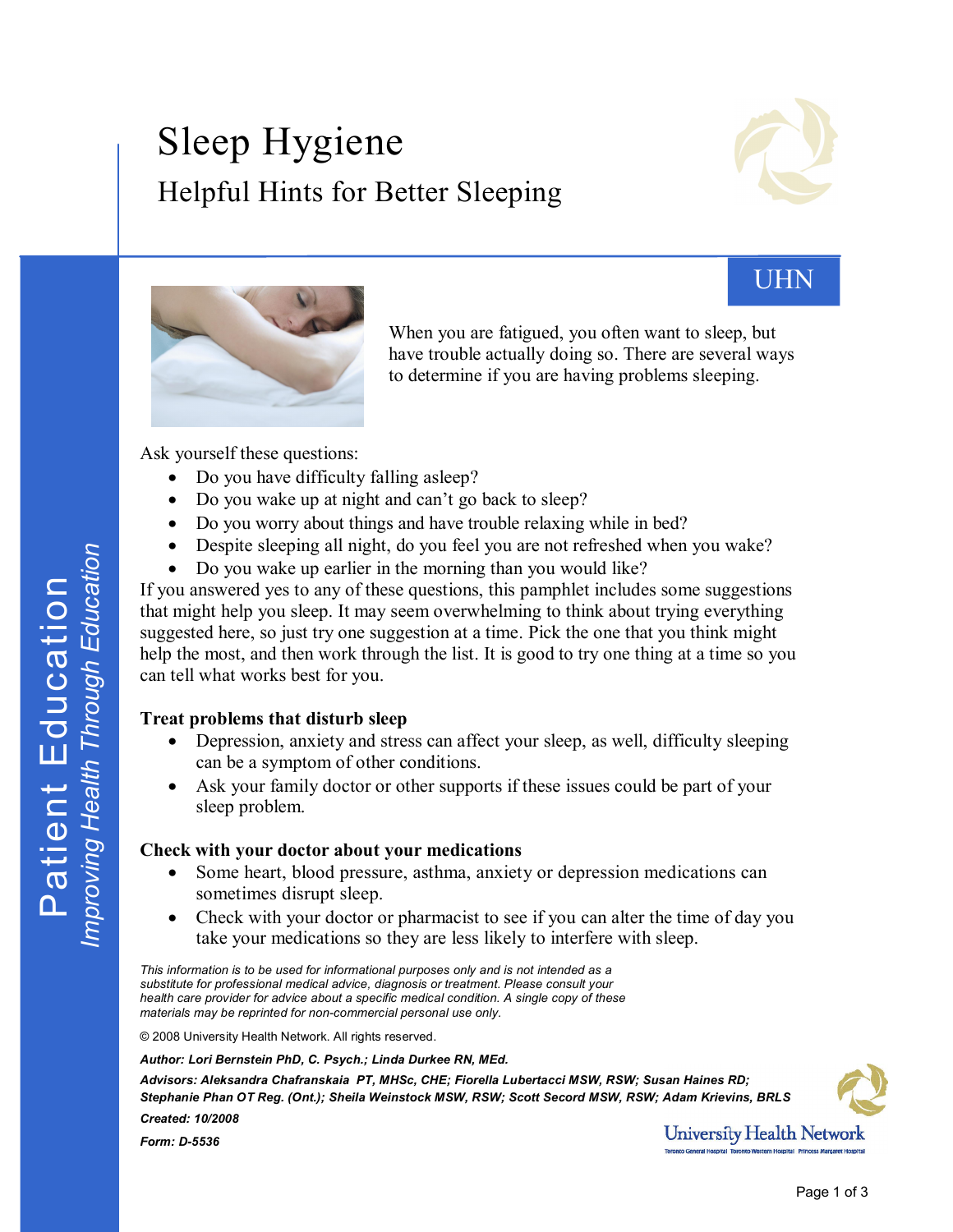• Remember to ask about any herbal or over the counter medications you may be taking because they might be affecting your sleep as well.

#### **Exercise regularly**

- · Exercising can decrease fatigue.
- · Regular exercise helps you to sleep better.
- It is best not to exercise during the 2-4 hours (some literature states  $5-6$  hours) before you go to sleep at night.
- Review the Exercise Tips pamphlet for suggestions about exercise.

## **Exposure to sunlight**

- Daylight is important in regulating sleep patterns.
- · Try to get outside in natural sunlight for 30 minutes per day. (Remember to wear sunscreen.)

## **Avoid or limit caffeine, nicotine, and alcohol 46 hours before you go to sleep**

- Caffeine and nicotine are stimulants that interfere with your ability to go to sleep.
- · Coffee, black, green and iced teas, cocoa, chocolate, soft drinks like colas and Mountain Dew and some prescriptions drugs contain caffeine.
- · The stimulating effect of caffeine can take as long as 8 hours to wear off fully.
- · Cigarettes and some drugs contain nicotine (nicorette, Nico derm).
- · Alcohol may seem helpful in the beginning as it slows brain activity, but you end up having fragmented sleep so avoid alcohol before bed.

## **Limit the use of sedatives**

· Your doctor may give you sleeping pills or sedatives to help you sleep. It is advisable that you regard this as temporary rather than a permanent fix.

## **Avoid excessive fluids before going to sleep**

• Limit fluids for 2 hours before going to sleep.

## **Maintain consistent times for going to bed and getting up**

• If you do not fall asleep within 15-30 minutes, then get up and do something boring. For example, keep dull reading material close by (e.g., manual for your refrigerator or high school physics textbook).

## **Establish pre sleep rituals**

- Reading for a few minutes before you go to sleep.
- Listening to relaxing music.
- Doing relaxation exercises.
- · A hot bath 90 minutes before going to sleep will raise your body temperature; the subsequent drop in body temperature may leave you feeling sleepy.



© 2008 University Health Network. All rights reserved.